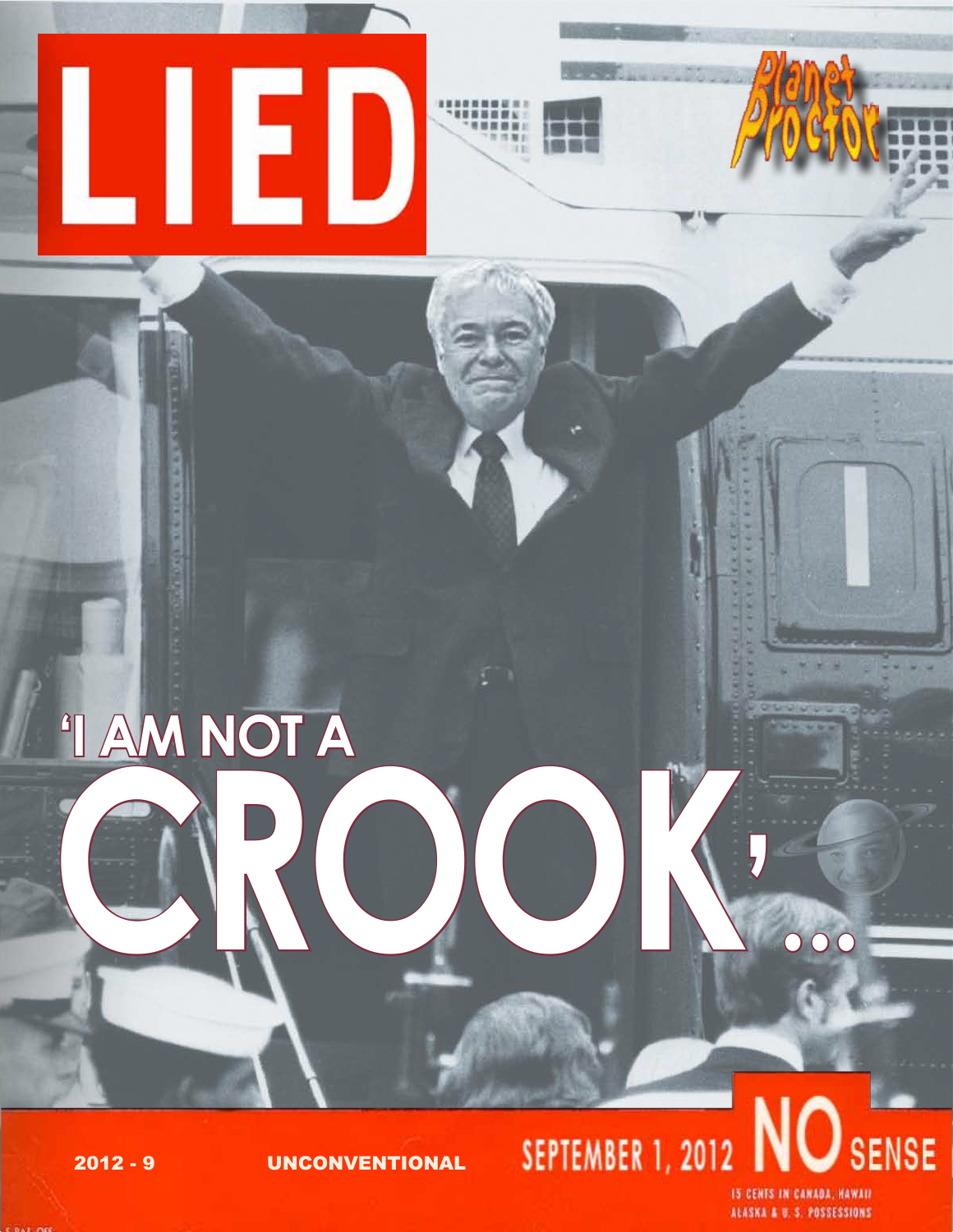#### I AM NOt A CROOK . . .

ut I can sound like one, so I recently recorded<br>the voices of Richard Nixon, George<br>Wackenhut, Henry Kissinger and others<br>as part of *What Makes Sammy Run?* – a<br>"speculative" documentary about Sammy<br>Davis Jr.'s friendship the voices of **Richard Nixon**, **George Wackenhut**, **Henry Kissinger** and others as part of *What Makes Sammy Run?* – a "speculative" documentary about **Sammy Davis Jr.**'s friendship with the disgraced ex-President, directed by **Noel Lawrence**, AKA provocative director **[J.X.](http://www.jxarchive.org)  [Williams](http://www.jxarchive.org)**. Williams is an INVENTION of Lawrence, who

has toured the globe showing excerpts from his **[films](http://www.nytimes.com/2005/10/02/movies/02cull.html)**.

**GETTING TRICKY**

**Channeling Nixon, Wackenhut, and Kissinger, with Dan Carbone as Howard Hughes and J Edgar Hoover**

I'm looking forward to working with him again on-camera, under the auspices of **[Slamdance,](http://showcase.slamdance.com/About)** 

**[Inc.](http://showcase.slamdance.com/About)**, which has a pretty good track record in connecting independent film makers with major distributors.

> "The only woman you can trust is inflatable." ~ **Murphy Dunn and The Enzymes**

#### AMISH MY RELATIVES . . .

And bad boy **Kevin Yoder**, Republican Rep. from Kansas, might be one of them. He recently made news on the steam-powered cybernet when he tried to emulate our Lord's celebrated feet [*sic*] by walking on the water in the Sea of Galilee (which is actually a lake) and ended up in hot water.

Seems that before stripping, he'd turned a lot of water into wine, and now everyone's whining about the fact that he

obviously was just trying to lighten his load for the sea stroll. He was, after all, part of a fact-finding trip to Israel to determine how much you had to drink before doing something really stupid.

> Yoder previously created controversy when he

released a commercial depicting him and his wife walking through a field with three kids when, in fact, they were childless. And when he ran for the Kansas Legislature he was shown with his wife, two kids, and a dog. Neither the kids nor the dog were Yoder's. In early 2011, Yoder was rated as one of the "Hottest Freshmen in Congress" by both **MSNBC**'s **BLTWY** blog and **Gawker.com**.

As the Amish say, "We grow too soon old and too late schmart."

"If you're going through hell, keep going." ~ **Winston Churchill**

#### ART ON THE MOON

BOLD, DARK RED TYPE

**'Fallen Astronaut'** is a 3" aluminum sculpture of a spaceman, left secretly on the lunar surface on August 1, 1971,

by the crew of Apollo 15 to commemorate all those who've died THROUGHOUT THE 'PLANET,' CLICKING OPENS A RELATED INTERNET LINK.

in the advancement of space exploration.

The tiny statuette was created by Belgian artist **Paul Van Hoeydonck**, who met astronaut **David Scott** at a dinner party where he was told that it had to be lightweight and sturdy, not identifiable as male or female nor of a specific ethnicity

or nationality, and capable of withstanding the extreme temperatures of the moon. Also, in accordance with Scott's wish to avoid the commercialization of space, the artist's name would never be revealed.

Well, the story is finally out, and you can read about it **[HERE](http://scienceblogs.com/universe/2011/05/22/moon-arts-part-two/)** and **HERE**. *CONTINUED* 





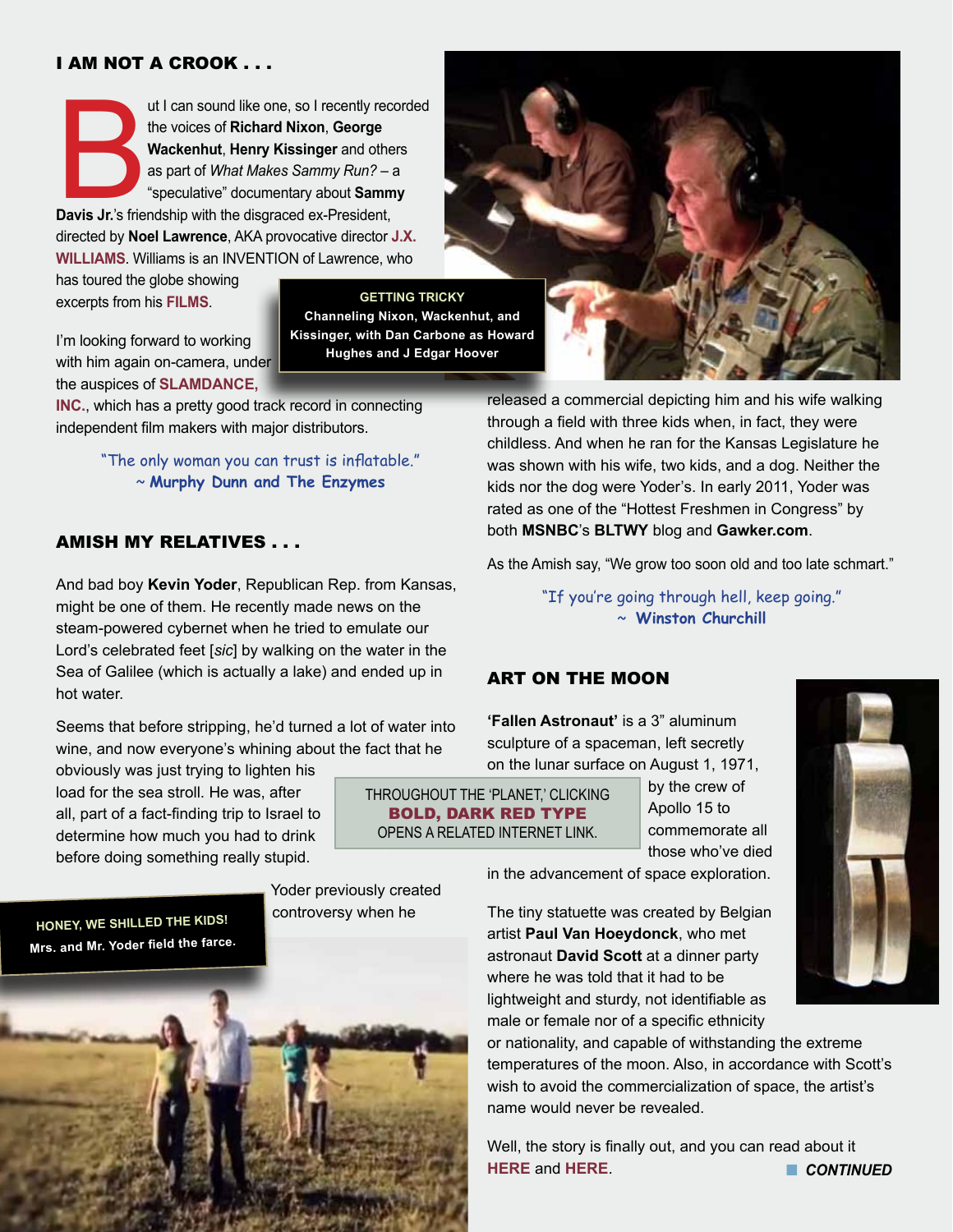

**Apollo 11 astronaut Neil Armstrong completes collecting a sample of lunar dust and rocks in July 1969. NASA/Andy Chaikin/collectSPACE.com** 

"Mystery creates wonder and wonder is the basis of man's desire to understand." ~ **Neil Armstrong**

#### MAY HE REST IN SPACE

The first man on the moon, **Neil Armstrong** (and not **Neil YOUNG**, as was initially reported on NBC-TV), just died at the age of 82. A quiet, self-described nerd who became a global hero when as a steely-nerved pilot he made "one giant leap for mankind," he commanded the Apollo 11 spacecraft that landed on the moon on July 20, 1969, a day most of us will never forget.

His name spelled backwards is "Gnorts, Mr. Alien!" which could also be rearranged as "Mr. Alien – strong." Maybe he's meeting one now…

"If the first man on the moon had been Jewish, he would have said, 'That's one small schlep for man'…" ~ **Brad Schreiber**

#### WOODEN YOU KNOW IT

**Pinocchio** had a human girlfriend who would sometimes complain about splinters when they had sex. Pinocchio, therefore,

> went to visit Gepetto to see if he could help.

Gepetto suggested he try a little sandpaper before doing the deed, and Pinocchio skipped away enlightened. A couple of weeks later, Gepetto saw Pinocchio bouncing happily through town and asked him, "How's the girlfriend?"

Pinocchio replied, "Who needs a girlfriend?"

"Why don't women blink during sex? They don't have enough time." ~ **Phil's Phunny Phacts**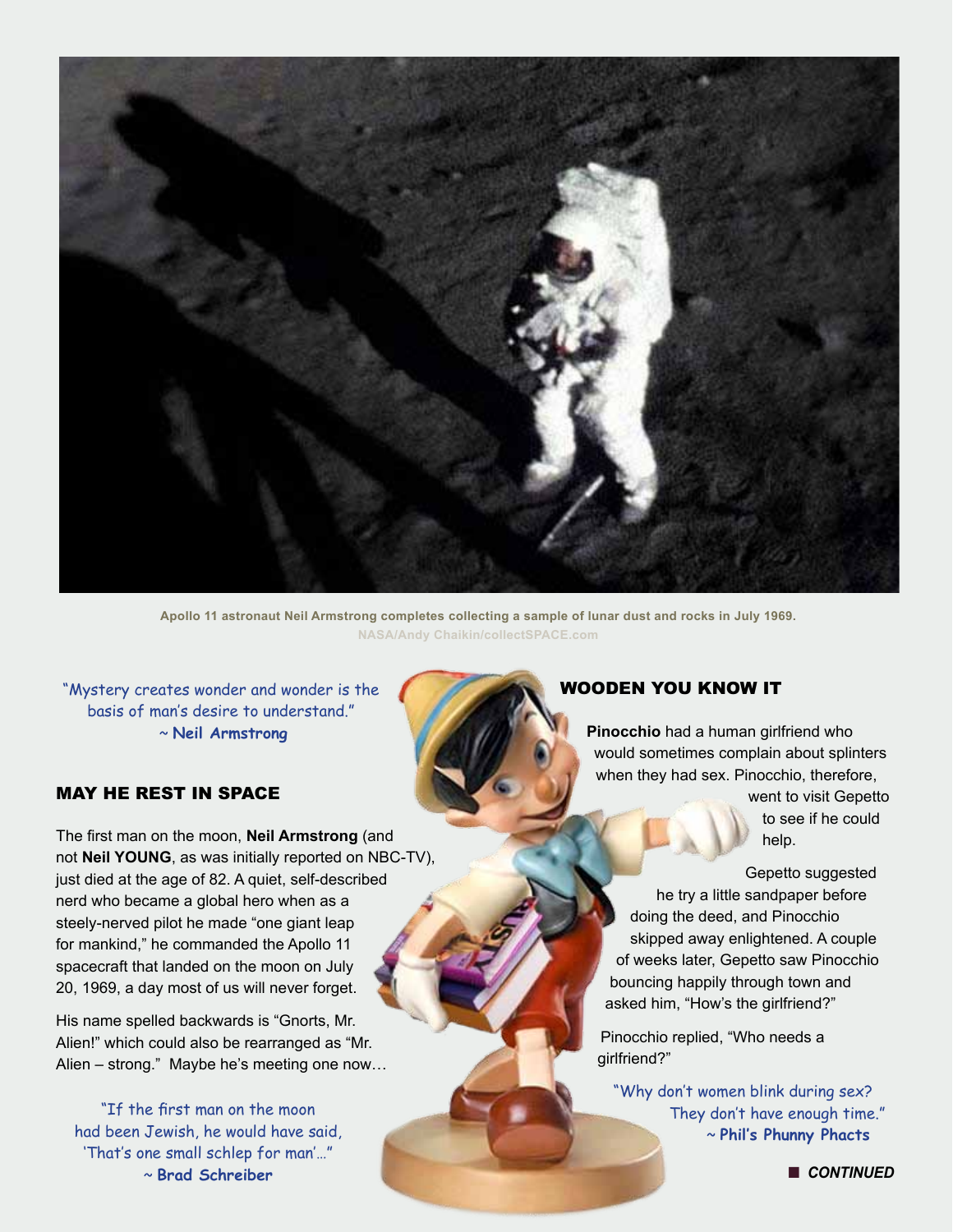#### IN THE NOOSE

**Frank Szabo** wants the people of Hillsborough County, NH, to know that if they elect him sheriff, he will do whatever it takes to stop doctors from performing abortions, even if that means killing them. On local television WMUR,

Szabo said he believed sheriffs were granted "special powers under the Constitution," meaning he would be empowered to arrest or even use deadly force against doctors for providing legal abortions for women.



"I would hope that it wouldn't

come to that, as with any situation where someone was in danger," Szabo

said. "But again, specifically talking about elective abortions and late-term abortions, that is an act that needs to be stopped."

He clarified that this would not apply to cases in which the mother's life was in danger. "That's a medical decision. That's out of the area I'm talking about," he said.

So life is life except when it isn't? Szabo – you're killin'me!

"If you can laugh at yourself loud and hard every time you fail, people will think you're drunk" - **Conan O'Brien** 

#### GIVE ME SOME HEAD

**Tom Head**, a county judge in Lubbock, Texas, told FOX34 that they need to increase property taxes by 1.7 cents in



the next fiscal year to be prepared for a full-scale uprising if Obama is reelected, because he's "going to try to hand over the sovereignty of the United States to the U.N…" resulting in "civil unrest, civil disobedience, civil war maybe. And we're not just talking a few riots here and demonstrations, we're talking Lexington, Concord, take up arms and get rid of the guy.

"Now what's going to happen if we do that?" he continued. "He's going to send in U.N. troops; I don't want 'em in Lubbock County. OK? So I'm going to stand in front of their armored personnel carrier and say, 'You're not

coming in here, and the sheriff, I've already asked him, I said, 'You gonna back me?' He said, 'Yeah, I'll back you.'"

Of course, this is all insanity. Anything signed by the President as part of a U.N. Convention can only be implemented through Congress or state legislation "in a time-frame determined by our own legislative process." But Head isn't the only guy running for office to raise this theme in order to get elected. At a recent Ohio town hall, **Mitt Romney** appeared to give some credence to a similar idea:

"Turning to the United Nations to tell us how to raise our kids, or whether we can have the Second Amendment rights that our Constitution gave us, I mean, that is the wrong way to go, right?" Romney asked.

> "There are some people so addicted to exaggeration that they can't tell the truth without lying." ~ **Josh Billings**

#### AN EASTER CHARADE

A pastor called all of the little children to the front of the church, dressed in their cute Easter outfits, and had them sit around him. "Today is Easter," he said, "So this morning, we're going to talk about the resurrection. Does anyone know what the resurrection is?"

One little boy raised his hand, and the pastor said, "OK, Johnny, please tell us all what the resurrection is."

The beaming lad, proud that he knew the answer, said in a clear loud voice: "When you get one lasting more than four hours, you gotta call a doctor!"

> "Life is maintenance." ~ **Phil's Phunny Phacts**

#### THE BOTTOM LINE

In *The White Tiger*, the 2008 awardwinning debut novel by Indian author **Aravind Adiga**, the author says his novel aimed "to catch the voice of the men you meet as you travel through India - the voice of the colossal underclass." Yet, this passage seems more universal:

"I won't be saying anything new if I say that the history of the world is the history of a ten-thousand-year

**n** CONTINUED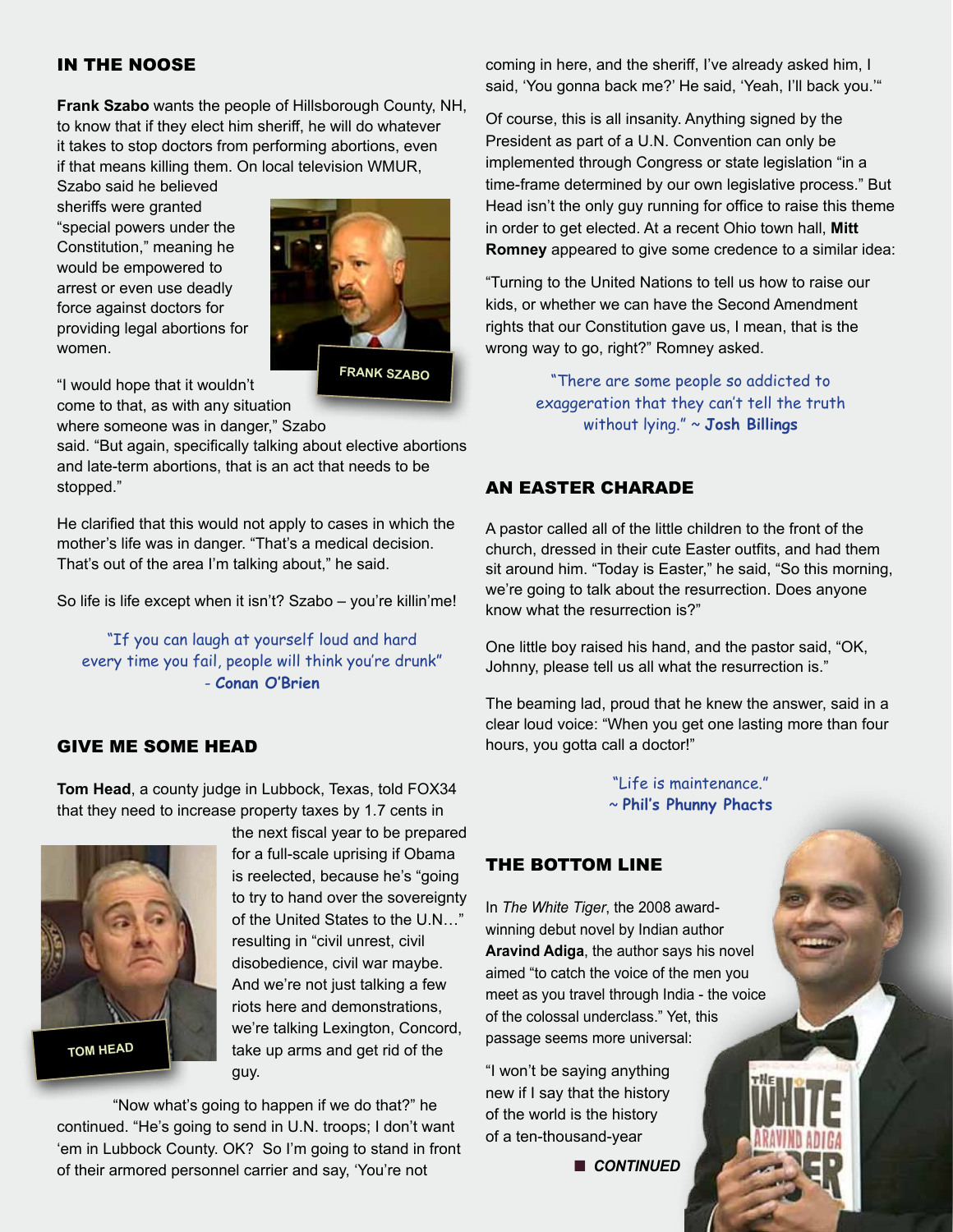### PLANETCLICK

**[OSCAR](http://www.jazzonthetube.com/videos/oscar-peterson/a-piano-lesson-with-oscar-peterson.html)** [PROXY PREZ](http://www.stevebridges.com/obamavideos-promo-Aug-2011.html) **[KFG](http://www.funnyordie.com/videos/e86050c415/kfc-loves-gays-with-john-goodman)** [CAT OF THRONES](https://www.youtube.com/watch?v=vEg4SEch27w) [ODE TO MOM](http://www.youtube.com/watch?v=osWuWjbeO-Y) [FISHIN](http://youtu.be/4Clh2HYJVMw) [TAKE YOUR V](http://www.youtube.com/watch?v=tuF4kdktyrE) **[OUCH](http://devour.com/video/people-walking-into-stuff/)** [LONDON BLOOPERS](http://www.youtube.com/watch?v=YiJGluRNoQI) [TRUE TITANIC](http://www.youtube.com/watch?v=s6mMvBeEPT4&feature=relmfu) [CURSES!](http://www.yiddishcursesforrepublicanjews.com/#) LINKS

**CLICK THE WORD TO GO TO THE SITE**

war of brains between the rich and the poor. Each side is eternally trying to hoodwink the other side, and it has been that way since the start of time. The poor win a few battles (the peeing in the owner's potted plants, the kicking of the owner's pet dogs, etc.) but of course the rich have won the war for ten thousand years.

"That's why, one day, some wise men, out of compassion for the poor, left them signs and symbols in poems which appear to be about roses and pretty girls and things like that, but when understood correctly spill out secrets that allow the poorest man on earth to conclude the ten-thousand-year-old brain-

war on terms favorable to himself."

"Politics is the gentle art of getting votes from the poor and campaign funds from the rich, by promising to protect each from the other." ~ **Oscar Ameringer**

#### RIGHT BRAIN/LEFT BRAIN

I've been investigating the Conservative vs. the Liberal mind for decades, and now there's a book by **Chris Mooney** called *The Republican Brain: the Science of Why They Deny Science - and Reality*, reviewed by **Ronald A. Lindsay** in the latest issue of *Skeptical Inquirer*.

Mooney writes that he believes "many Republican politicians think the White House is worth throwing a bone to the anti-evolution crowd and anti-choice crowd. It doesn't make any personal difference to them."

"Dogmatism blinds people to reality," adds Lindsay. "Dogmatists will dismiss inconvenient facts that threaten their deeply held beliefs. This is true for fascists and communists; it's true for extreme liberals and extreme conservatives; and it is true for the devoutly religious – a group that unfortunately is currently holding the Republican Party in thrall.

"It's the Dogmatic Brain we need to worry about, not the liberal, conservative, Democratic or Republican Brain, he concludes." And I say "Woof" to that!

> "The formula for a happy marriage is the same as the one for living in California. When you find a fault - Don't dwell on it." ~ **Jay Trachman**

#### PHIL'S FAME

Each year **Canada's Walk of Fame** selects seven or eight notable citizens from the arts, music, sports and literature

to be inducted. This year **Phil Hartman** has been selected as one of the inductees, all of whom will be introduced with a three-minute biographical video.

In Phil's video tribute, they will be displaying his work as a talented graphic artist, in which **The Firesign** 

THE FIRESIGN THEATRE **IGHTING CLOWNS"** 

**Theatre**'s album cover of *Fighting Clowns* will be used. We are proud to be part of this touching tribute to our late, great friend and colleague.

> "If you stay in radio long enough, you end up talking to yourself." -**Fred Allen**

> > **n** CONTINUED

#### **"Sometimes autocorrect can be your worst enema." ~ Shari Vanderwerf**

BEARWHIZ BEER <http://www.eagletshirts.com> FUNNY TIMES**:** <http://www.funnytimes.com>

FST**:** <http://www.FiresignTheatre.com>

**PLANET PROCTOR** © Phil Proctor 2012 • layout and production Cristofer Gross / [Theatertimes.org](http://www.theatertimes.org)